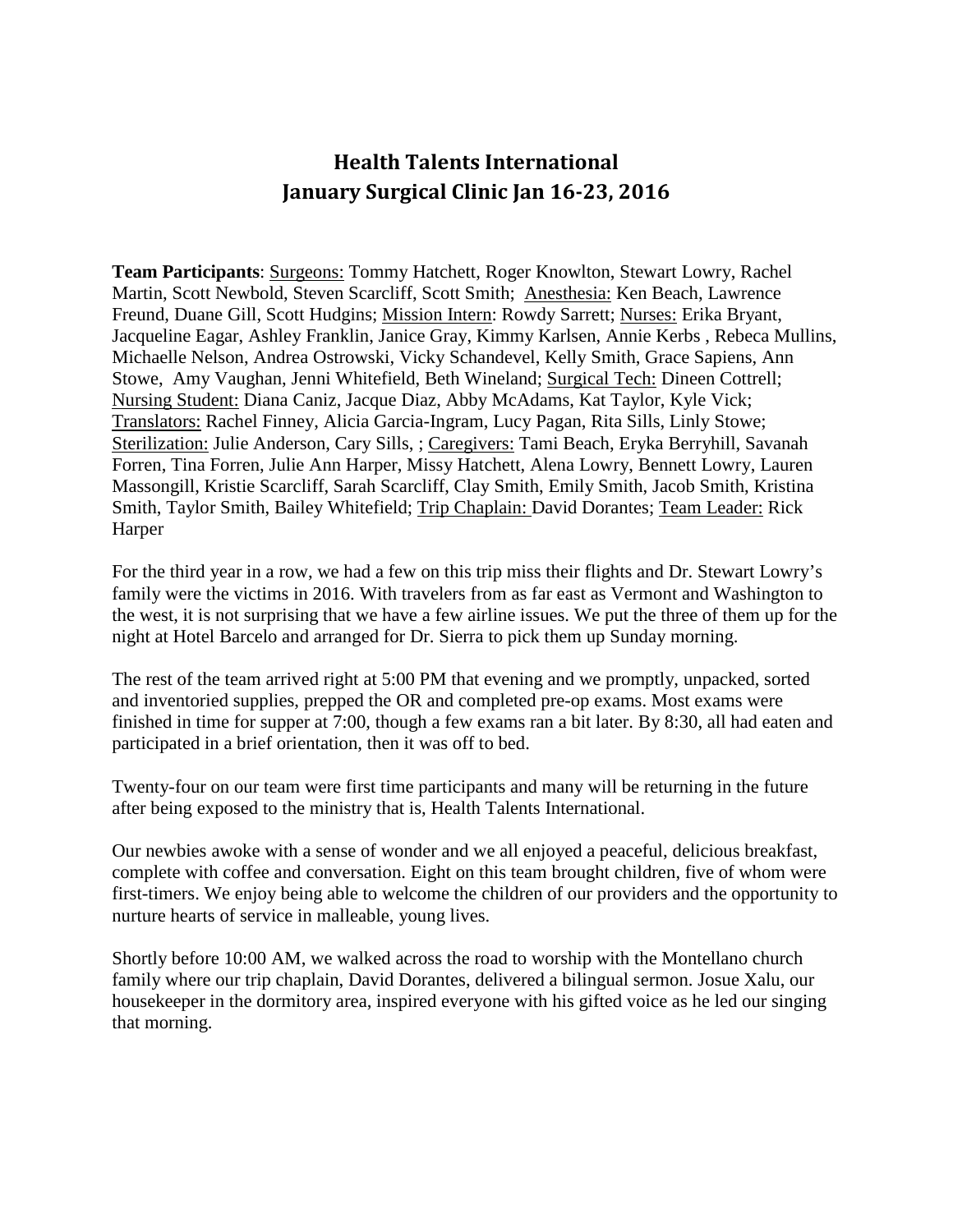Once church services were over, we tabbed new RN, but veteran of many trips, Vicky Schandevel to translate for Dr. Walter Sierra during our surgical orientation. Routine though it may be for many, this time of orientation is important for many reasons, chief among them is the fact that we have so many new team member this year. And if that were not sufficient, it provides a venue to remind all of our providers that they are operating with a temporary license, and under the Guatemala license of Dr. Sierra. We take the trust Dr. Walter affords our volunteers very seriously and appreciate his leadership and service as our surgical director.



*Tommy and Missy visiting their ABC child!*

Surgeries began around 1:30 and we completed three GYN cases and nine general cases. To borrow an old phrase, "same song second verse," we once again over scheduled on day one and we were in the OR longer than was ideal. A strong desire to serve, a long list of patients and day one energy all contribute to this pattern. OR three began with a tough case right out of the gate as a simple fibroid cyst ended up weighing more than ten pounds and requiring significantly more OR time that was scheduled. Before the night was out, she received two units of blood and a third unit later in the week. However, she was discharged on Friday and has since returned for her postop check and is doing well.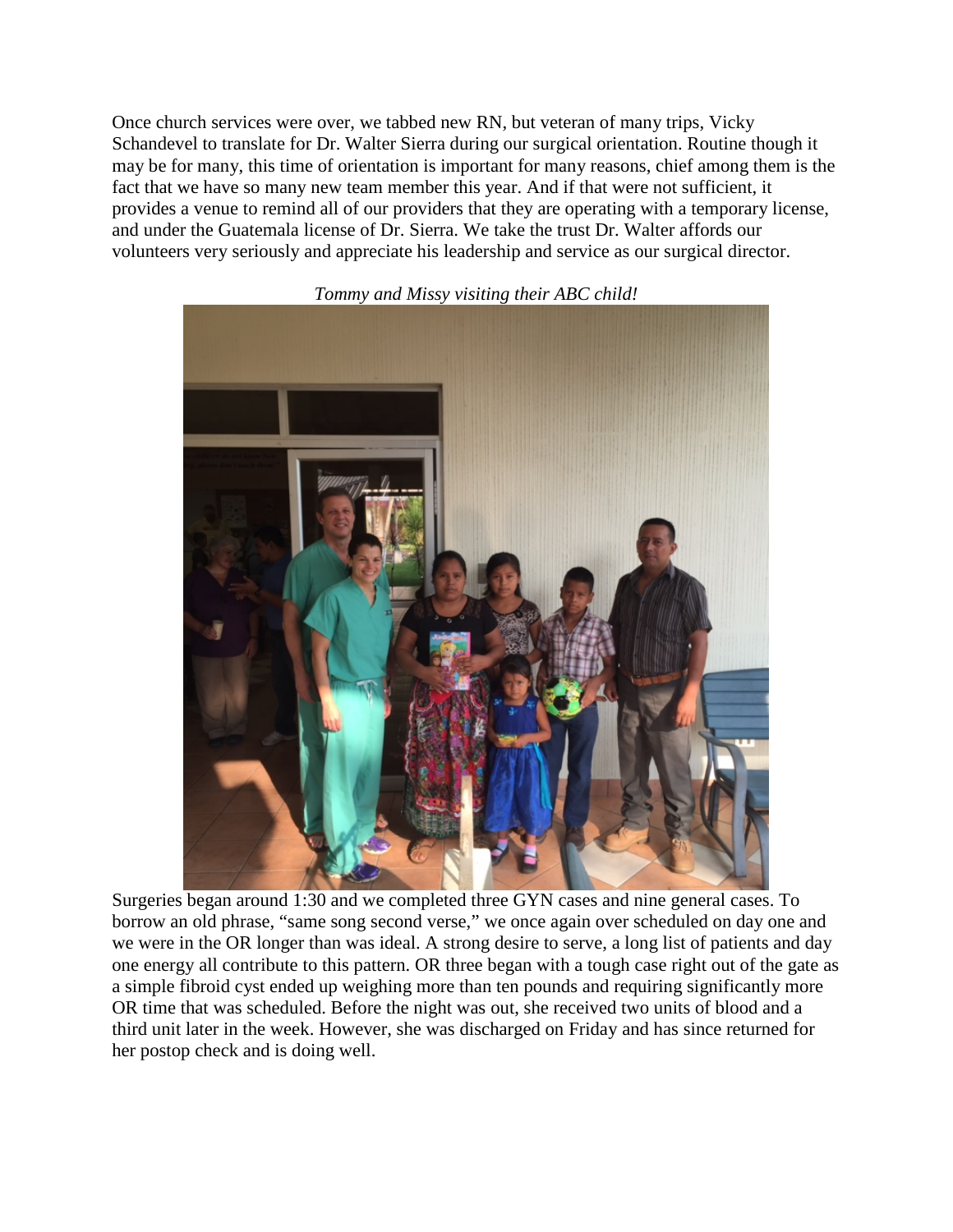This was the second year in a row with nursing students from ACU joining our January team, and eleven RN's, making for a very well-staffed recovery room team. Add in another sixteen caregivers and we were able to provide excellent care with an abundance of love and compassion.

Monday's schedule yielded four GYN and fourteen general cases, another long day, but progress made on getting out at an optimal hour. Late nights in the OR begin to take their toll on everyone. Our OR nurses having spent so much time on their feet, our anesthesia crew who get to the OR early then stay late to waken the patient after surgery and our surgeons who often have patients waiting to be seen at the end of the day.

Our schedule for Tuesday was not complete when our devotional ended, but by bedtime, we knew we had seventeen on the schedule, four GYN and thirteen general cases. Seventeen is by no means, a small number of cases, but the complexity of the cases meant the OR's were empty by 5:30 and it could not have come at a better time. One room was done even earlier and a few of them took advantage to walk into Montellano, get some fresh air and interact with the children in the community. They returned with pep in their step and smiles on their faces.

When we called it a night, we thought we had a light day for general surgery on Wednesday, with only ten cases. However a quick call to Dr. Walter and our Guatemala team reached out to patients scheduled for later in the year and asked them to come in NPO on Wednesday morning. As a result, we ended up doing six GYN and fifteen general cases for a total of twenty-one. It was a weary crew around the dinner table that night and our trip down to the ward to sing to our patients provided a needed lift. Putting others above yourself does that and praising God in song fills the heart of both singer and listener.

The volcano, Fuego, erupted Wednesday afternoon and closed the airport, prompting a bit of concern by some, primarily Dr. Tommy and Missy Hatchett who were scheduled to fly out on Thursday afternoon. Fortunately, the airport reopened Thursday morning and their flight departed on schedule. Seven general cases were on the schedule that morning and the OR's were empty by noon.

We scheduled a trip to the chocolate farm that afternoon and more than thirty enjoyed a pleasant excursion. The tally for the week…seventy-five cases, eighteen GYN and fifty-seven generals.

One last bit of drama popped up as we prepared to fly back to the US, a snow storm blanketing the Northeast, and we had team members returning to Ohio, Vermont and Virginia. By Monday, all were home safe and sound, though a few flew into nearby cities and rented cars to finish the trip. I am often asked, "How was the surgical week?" It is always nice to reply, "All of our patients and all of our team members are home and doing well…and God was glorified."

Beneath our team photo is an excerpt from the journal of veteran team member and translator, Rachel Finney. I encourage you to take a moment and enjoy her heart and humor!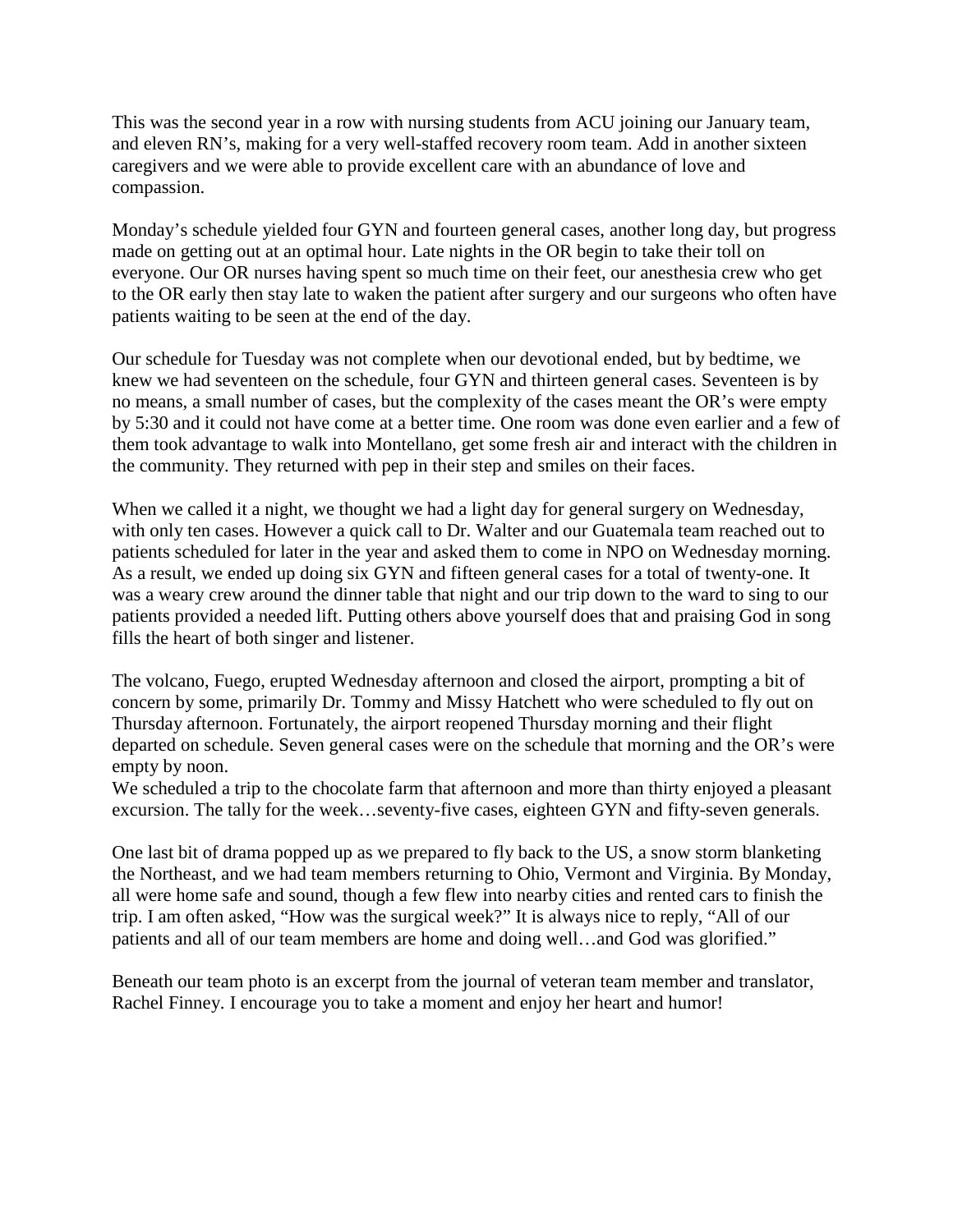

*January 2016*

*January 21, 2016*

*David challenged us at the beginning of the week to talk tonight about where we had seen God this week.* 

*I've seen a lot of younger kids comforting other children with things they do not need language for… coloring books, homemade stuffed animals, UNO cards.*

*I've seen a lot of teens doing tasks which for most teens would be unappealing. Holding foley and IV bags while people go to the bathroom, measuring and emptying urine, taking endless slow walks around the ward with recovering patients.*

*I've seen a lot of tired nurses and caregivers digging deep to find enough strength to help one more patient with pain meds or uncomfortable positions or unreasonable demands—like softer sheets and better mattresses.* 

*But I wanted to focus on the tremendous patience I've seen displayed this week by so many…by all of the groups I've already mentioned. But also the doctors who seem to never be tired or irritable. And no matter how many surgeries they've done in a day—they always seem to have time for one more consult.* 

*So I've entitled tonight's selection from my journal:* 

*"Hernia Consult #3,985"*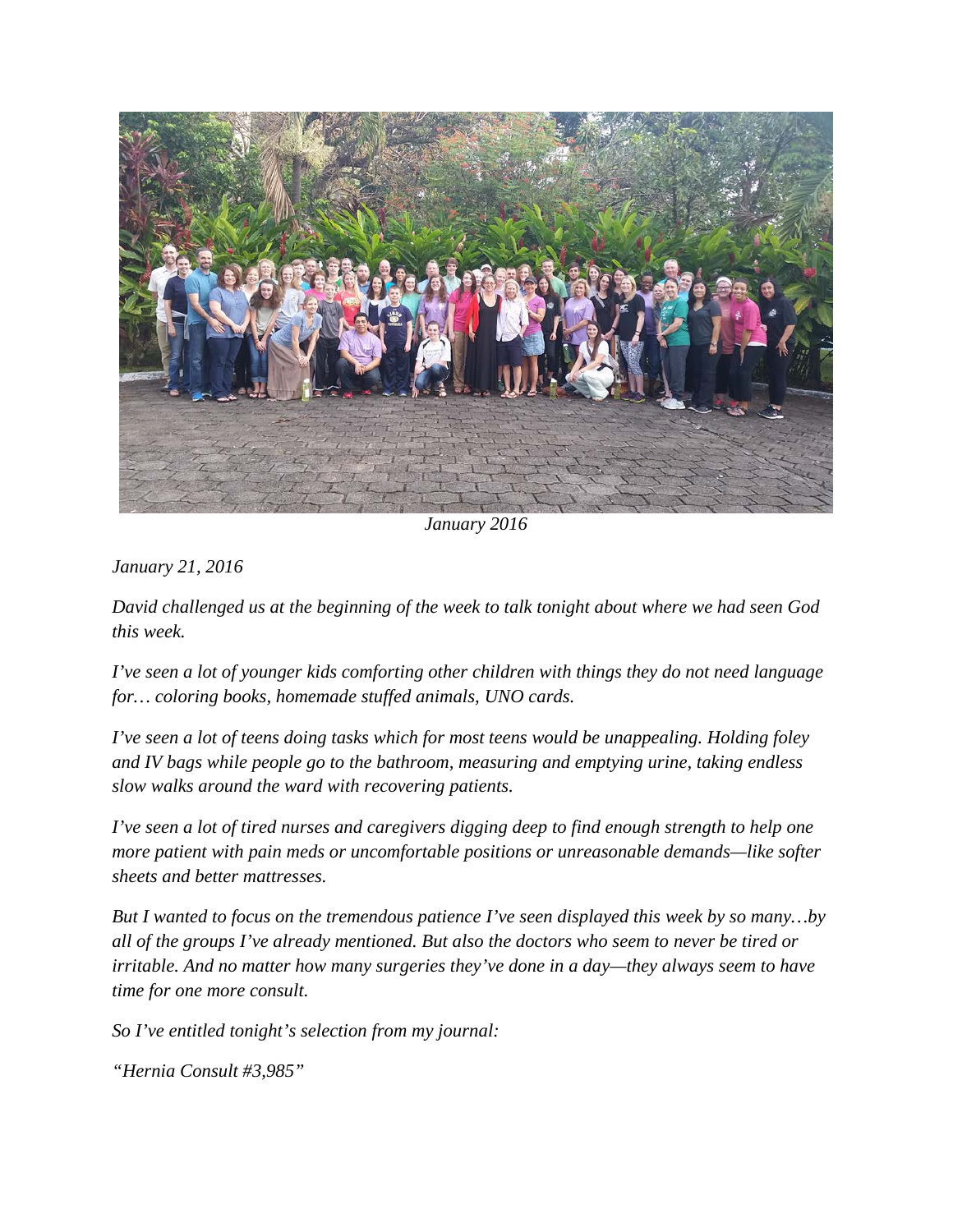*The consult started off normally enough. The middle-aged female patient entered and greeted the doctor and me with a big smile and slightly sweaty handshake…per usual.* 

*The questions are always the same and I have them memorized but I wait for the doctor to ask me the first one in order to get things started.*

*Doctor: What brings you here today?* 

*I translate the question and the patient starts talking to me.* 

*Patient: Oh…my mother's in really bad health. Her knees are terrible and she can't get around her house very well. I have to take care of her. She needs me to take care of her. I have to give her meds, and cook and clean, and she lives in another village and I can't leave her for very long… And there's the garden and the chickens to take care of and we have to gather the eggs every day…* 

*"I'm sorry to hear about your mother," I interrupt. "But the doctor needs to hear about you. How are you feeling? Why have you come today?"* 

*"Because I have a hernia!" She exclaims in exasperation as she grabs my hand and shoves it down the waistband of her skirt on top of her underwear in her lower abdomen. "Can't you feel it?"* 

*"Well, Yes, I can feel it actually. That's very interesting. " I say as I extract my hand from inside her clothing. "But let's let the doctor check you first. I'm just here to interpret. I'm not a doctor."* 

*"But you know a lot, right?" She asks me. "You know if they can fix me with mesh?"* 

*"Let's see what the doctor says. He needs to know if it causes you pain or nausea or vomiting."* 

*"Oh yes, it hurts all the time now," she says. "I have to take care of mother and help her with everything. She's really in bad shape."* 

*"What about changes in the hernia? How long have you had it? Has it been growing?" I keep trying to get the doctor's questions answered. She keeps talking but is barely answering the questions.* 

*After the physical exam the doctor turns to me and lets me know that this case will be a little complicated to explain. I suck in my breath quietly through my teeth and glance at the patient. Her eyes are glued to my face. She's watching me like a hawk. This one's not going to be easy.* 

*Doctor: "What we have here is a series of really large hernias just below the umbilicus…yada yada yada…" I'm not really sure what came after that.*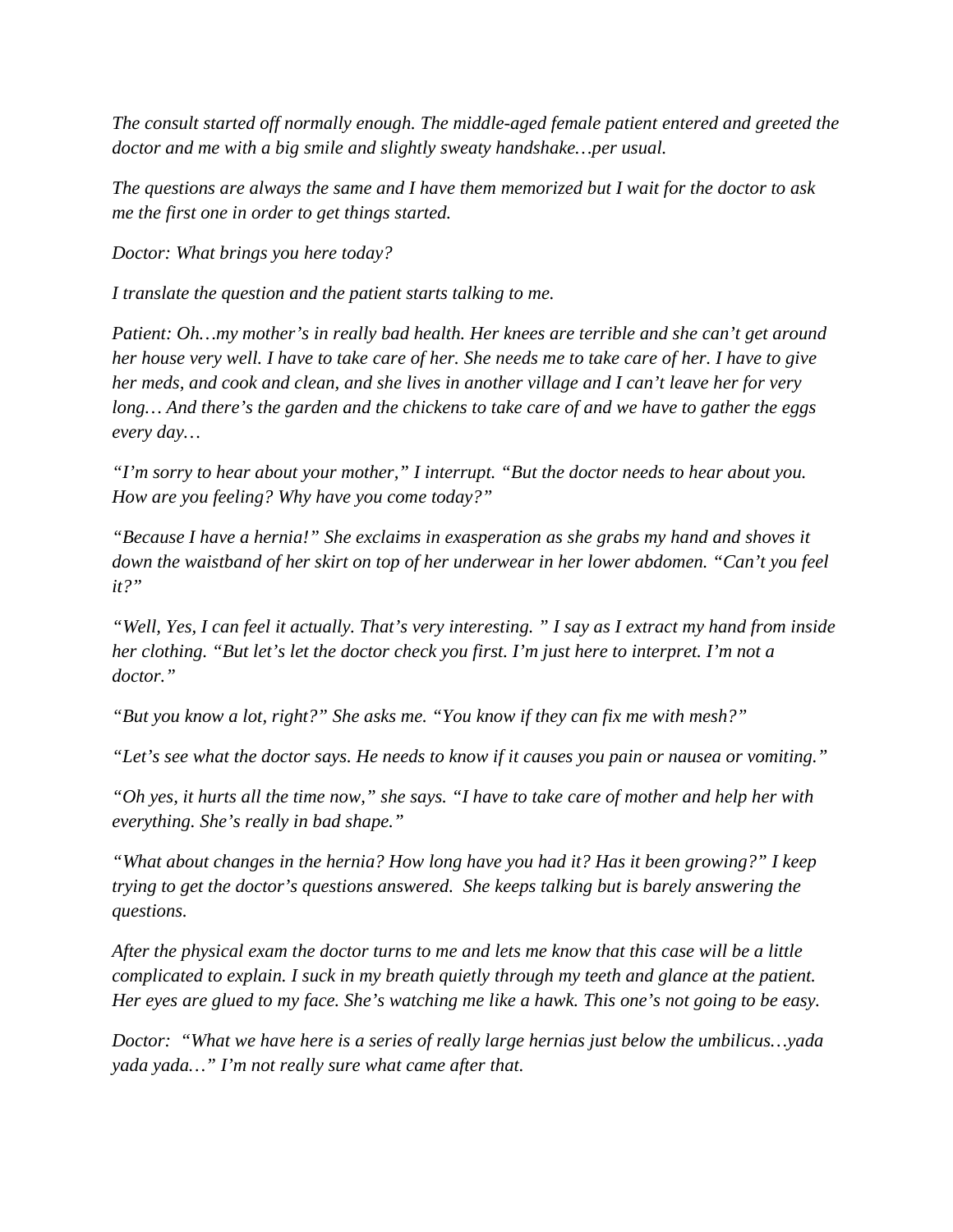*I turn to the patient. "It's a really big hernia somewhere around your belly button. I think he said it's the size of a ficus."* 

*The doctor goes on. "It's too late in the week to attempt a surgery this large with the mesh we have. She should wait until another team can come and even then I'm not sure they would even attempt it. The risks of bleeding and infection and recurrence are much higher with this type of surgery—probably greater than 50%. She would have to weigh the benefits versus the risks and decide if she really wants the surgery."*

*I try to explain this to the patient. She gasps, "Am I going to die?* 

*Doctor: "No, you are not going to die."* 

*Patient: "So you can put in the mesh right? I hear that's what you do here. I really want the mesh. I have to wear a wide wrap all the time to hold my belly in."* 

*I glance over at the doctor. His eyebrows are raised. "Are we any closer to landing this plane?" his look seems to say.* 

*I raise my eyebrows in response. "Well, I thought I had the runway in sight. But now we seem to be in some sort of holding pattern over the airport."* 

*Doctor: "Yes, we use mesh to repair hernias. But yours is really not just one hernia but a series of large ones. There are greater risks involved with this type of surgery."*

*I tell the patient and then add, "The doctor says that is a good idea to wrap your belly. Keep doing that until the next group of doctors comes."* 

*Patient: "So you can fix me then."* 

*Doctor: "Yes, the next group will probably be willing your tackle your case."* 

*Patient: "Because I don't want to die. My mother needs me. She's not well. Her knees are so bad she can barely walk. I love my mother so much. I don't want to die and leave her."* 

*My mind starts to wander. I think about this program I saw once on the Discovery Channel. It was about how some kind of sharks will, when confront with a great deal of overwhelming stimuli, suddenly roll over and play dead right in the middle of the ocean. I think about sliding out of my chair onto the cool tile floor and just lying there, belly to the sky, letting my eyes go all glassy.* 

*The doctor and patient are now talking to me at the same time. I have to focus.* 

*"You are not going to die," I say for the 50th time. "Just wait until the next group comes and they will help you decide what to do." I am talking on top of the patient now. She will not stop talking.*